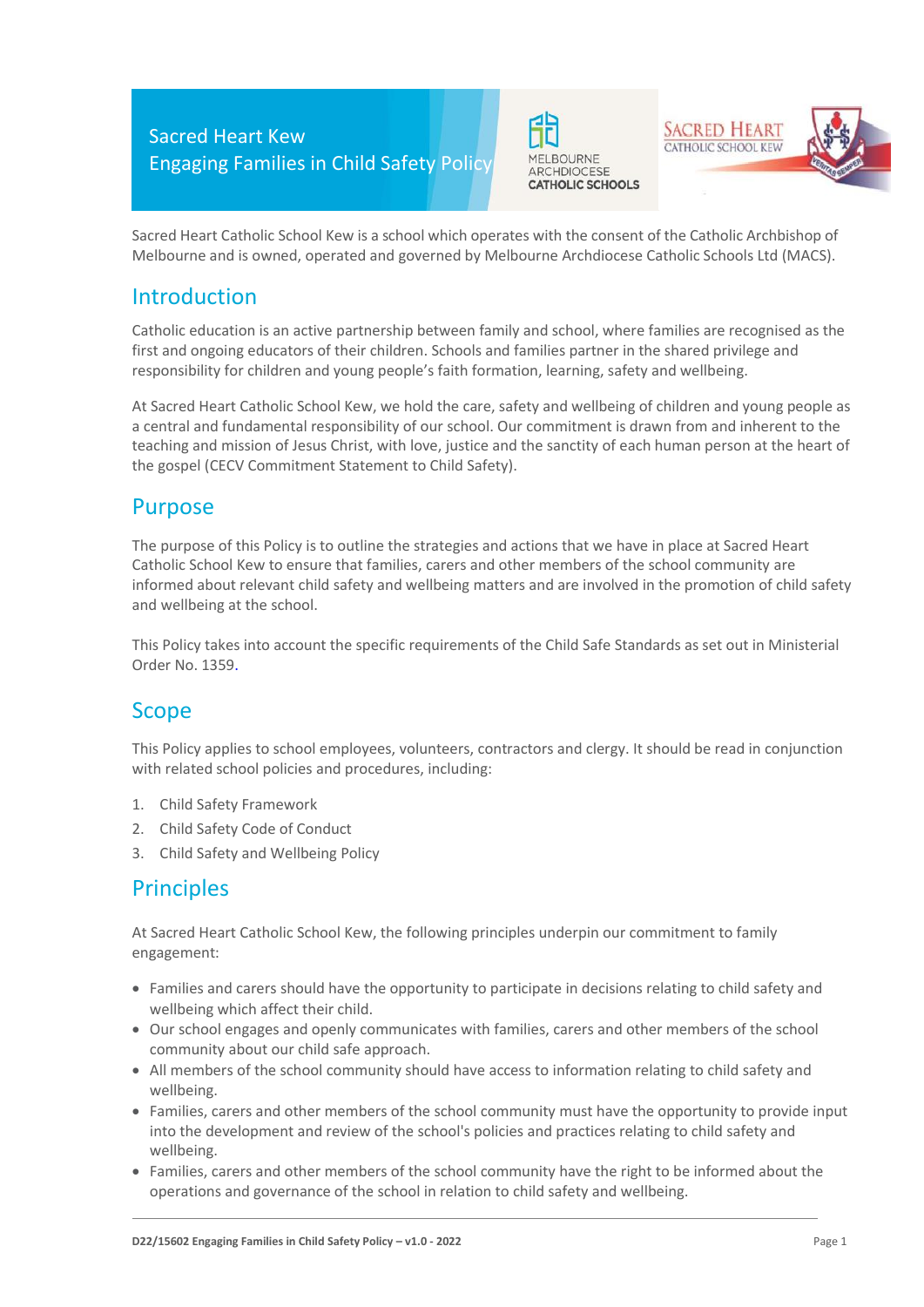# **Policy**

Sacred Heart Catholic School Kew is committed to ensuring that all members of our school community are kept informed about relevant child safety and wellbeing matters and are involved in the promotion of child safety and wellbeing at Sacred Heart Catholic School Kew.

We implement the following strategies and actions to ensure that we are able to meet this commitment.

#### **Strategies / actions used by school leadership**

The Principal, the school governing authority and school leaders at Sacred Heart Catholic School Kew recognise their particular responsibilities to communicate and engage with families, carers and other members of the school community in relation to issues regarding child safety and wellbeing. Strategies and actions used to carry out this responsibility include:

- utilising the Sacred Heart Catholic School Kew Engaging Families in Child Safety Policy to inform and guide curriculum planning, policies and practices
- supporting staff, through appropriate professional learning, to strengthen their communication and engagement skills and to understand the value and importance of effective communication and engagement
- identifying opportunities for parents and carers to participate in decisions that affect their child's safety and wellbeing
- ensuring that existing policies and practices relating to child safety and wellbeing are made publicly available so that they are easily accessible to families, carers and other members of the school community
- engaging with families, carers and other members of the school community to collaboratively develop and periodically review policies and practices relating to child safety and wellbeing
- creating opportunities to ensure that members of the school community are adequately informed about the school's operations and governance relating to child safety and wellbeing

#### **Strategies / actions used by school staff, volunteers, contractors and clergy**

School staff, volunteers, contractors and clergy at Sacred Heart Catholic School Kew also have a responsibility to support the school governing authority and school leaders in communicating and engaging with families, carers and other members of the school community regarding child safety and wellbeing. Strategies and actions used to carry out this responsibility include:

- creating and maintaining open lines of communication with families, carers and other members of the school community, particularly with respect to child safety and wellbeing matters
- liaising with parents and carers in relation to any concerns and/or decisions that affect their child and giving them the opportunity to contribute to any discussions, where appropriate
- ensuring that parents, carers and others in the school community are updated and involved in child safety and wellbeing
- ensuring they act in accordance with the principles set out in this Policy when managing issues relating to child safety and wellbeing

### External references)

#### **Related Resources – Melbourne Archdiocese Catholic Schools**

[eXcel: Wellbeing for learning in Catholic school communities](https://www.cem.edu.au/Our-Schools/Curriculum-Learning-Programs/Student-Wellbeing/eXcel.aspx)

[Horizons of Hope: Vision and Context](https://www.macs.vic.edu.au/Our-Schools/Curriculum-Learning-Programs/Horizons-of-Hope/Vision-Context.aspx)

[Horizons of Hope: Families as Partners](https://www.macs.vic.edu.au/Our-Schools/Curriculum-Learning-Programs/Horizons-of-Hope/Families-as-partners.aspx)

[Horizons of Hope: Wellbeing](https://www.macs.vic.edu.au/Our-Schools/Curriculum-Learning-Programs/Horizons-of-Hope/Wellbeing.aspx)